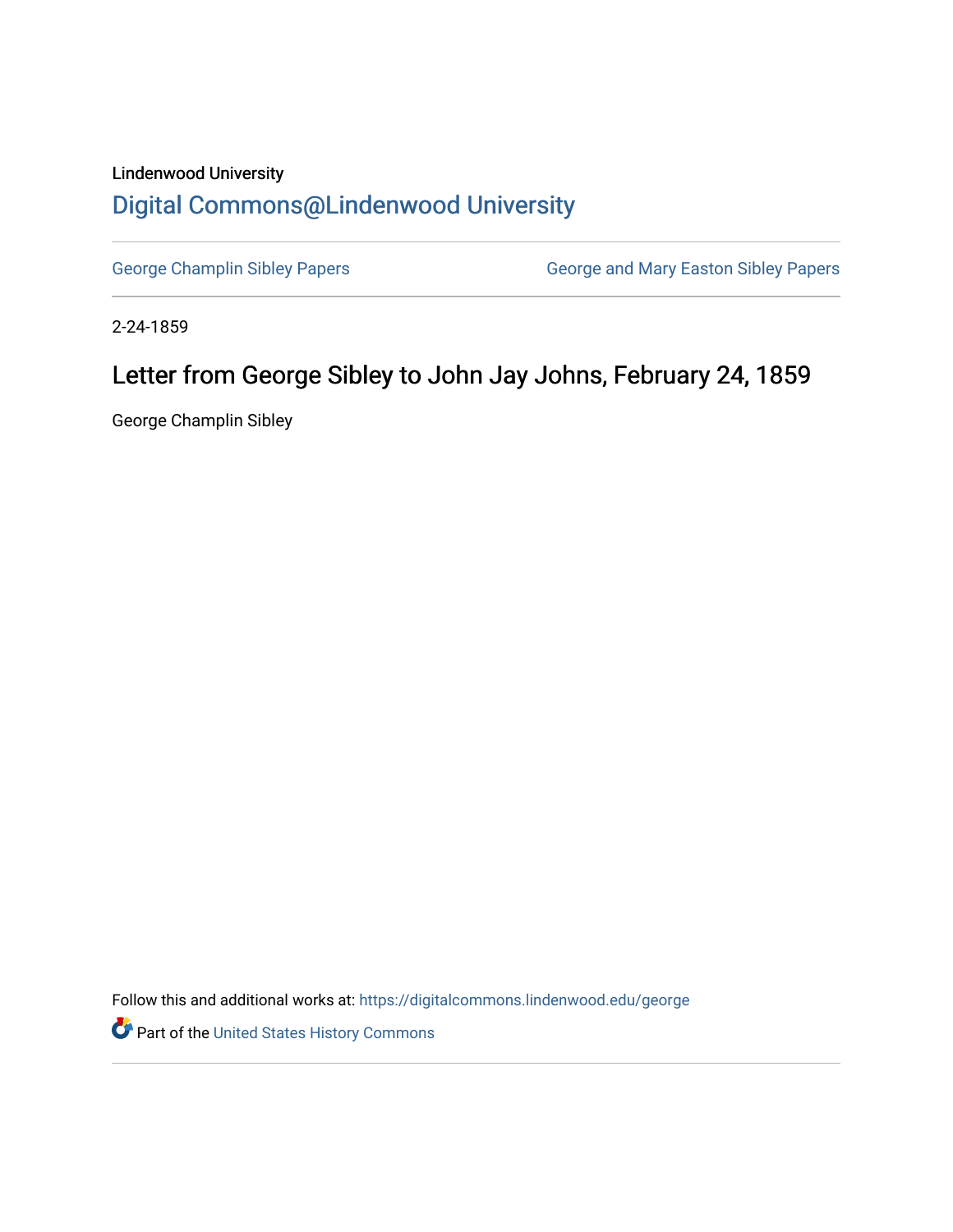To Mr. John Jay Johns- Prest. Board of Directors L. W. F. College-

Sir-

 Our conference on the 15th. inst. did not Result in anything definite- the committee appeared to think it Right & Reasonable to absolve the Directory entirely from all obligation to pay me any Rent upon my claims as Set forth in my Note to the President of the 24th Ulto. founded on their covenanted promise contained in the Deed of lease of 19th. April last, (which Note & lease please Refer to)

The ground taken by the committee to justify the non paymt. of Rent to me, is that your tenant with whom I have nothing to do in that capacity, Refuses to pay you, or to take the premises that my Removal placed at your disposal, excepting Such part only as he has present use for, and which he claims, as I understand, to have Rented Separately and apart from the Lease of 19th. April- The operation of this derangement as the committee would Settle it, is Simply this- to throw on me the Whole loss and inconvenience for time indefinite- Perhaps your Tenant may find it convenient & desirable to occupy the whole of the premises alluded to after the 1t. Sept. next- Perhaps not- who can tell?- Meanwhile must I Retain & take care of the vacant Rooms &c. and deal them out to your Order, or your Tenant, as they may from time to time be Required? Or Shall I try to make my Rent out of them from temporary tenants as best I may? Such a course might perhaps prove Rather inconsistent with the proper School accommodation- If there is any thing in the Lease, or any thing in Right Reason to authorize the Saddling on me all this trouble & Responsibility, and to delay paymt. of my quarterly Rent, as incidental to a dependence on the uncertainty of the Board's manner of disposing of the property leased to them, I Submit- If not- not- I Stand by that Document So long as it Remains a law to the parties thereby bound, and must Require it to be observed & carried out in good faith by all concerned.

As to the Rent agreed on between Mr. Schenck & Mrs. Sibley for Such of the Rooms as are now in his occupancy, it may be Settled either with [Here there is a word and symbol: "the&" but this appears to be a typo that was crossed out and likely was not a part of the original document.] Me or the Directory, and will go towards my quarterly Rent, when paid to me- I find myself in a very unpleasant position in Respect of this matter, So placed by no fault or default of mine- It is well Remembered that in Repeated instances, I Stated to your Board (pending the proposition emanating from the Board) for my Wife & I to give up to your our home for the better accommodation of the college, that we could not & would not Stipulate any time for our Removal from L. W-- We might perhaps have been excused if we had lingered & lingered Somewhat longer than necessary, at the place where we had Spent 30

years